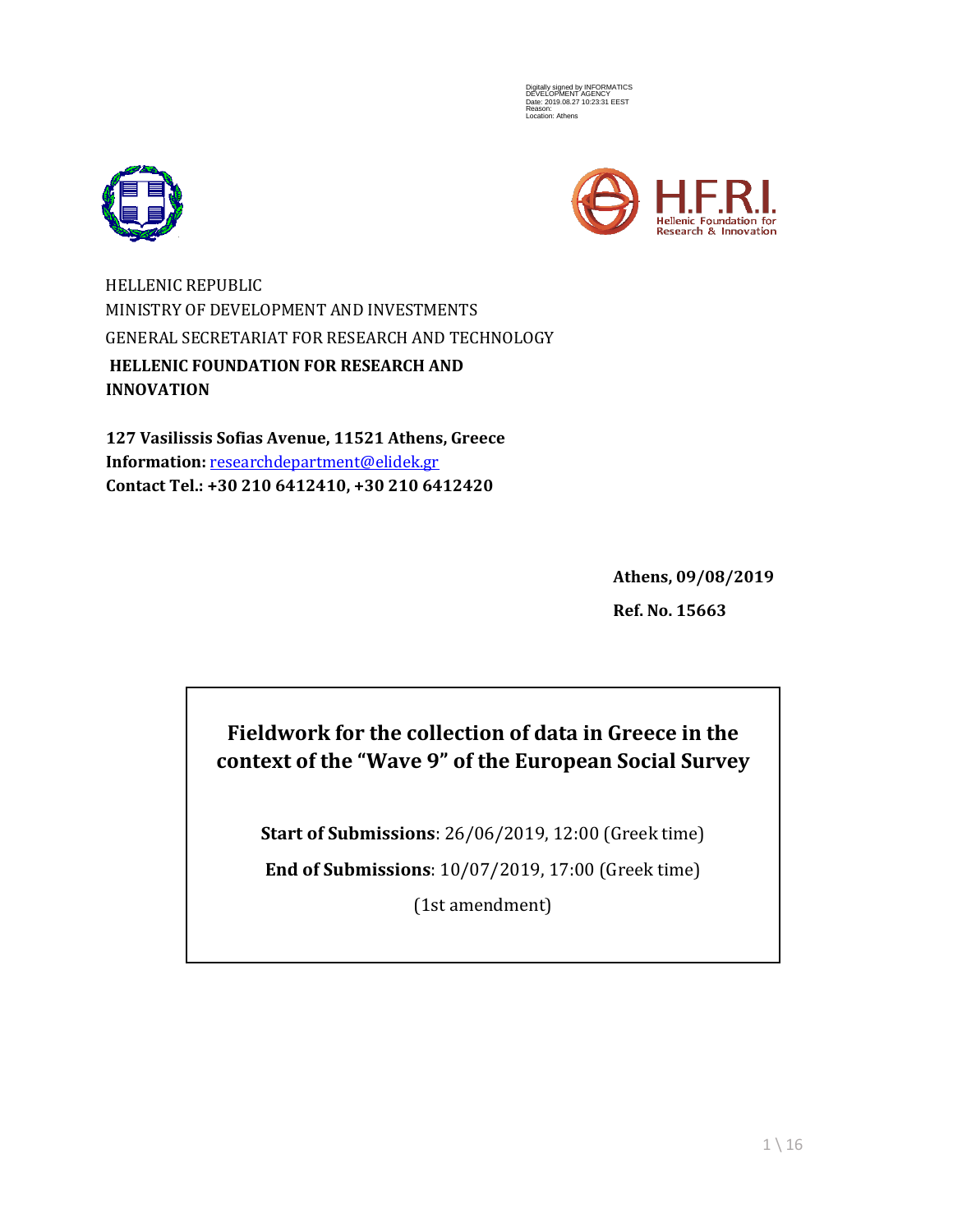# **CONTENTS**

| $\mathbf{1}$   |                                                                                        |
|----------------|----------------------------------------------------------------------------------------|
| 2              |                                                                                        |
|                |                                                                                        |
|                |                                                                                        |
| 3              |                                                                                        |
|                |                                                                                        |
|                |                                                                                        |
|                |                                                                                        |
|                |                                                                                        |
|                |                                                                                        |
|                | 3.1.5 Expenses for Use of or Access to Equipment, Infrastructure and Other Resources 8 |
|                |                                                                                        |
|                | 3.1.7 Expenses for Entering into Contracts for the Supply of Products and Services 9   |
|                |                                                                                        |
|                |                                                                                        |
| $\overline{4}$ |                                                                                        |
|                |                                                                                        |
|                |                                                                                        |
| 5              |                                                                                        |
|                |                                                                                        |
|                |                                                                                        |
|                |                                                                                        |
|                |                                                                                        |
| 6              |                                                                                        |
| 7              |                                                                                        |
| 8              |                                                                                        |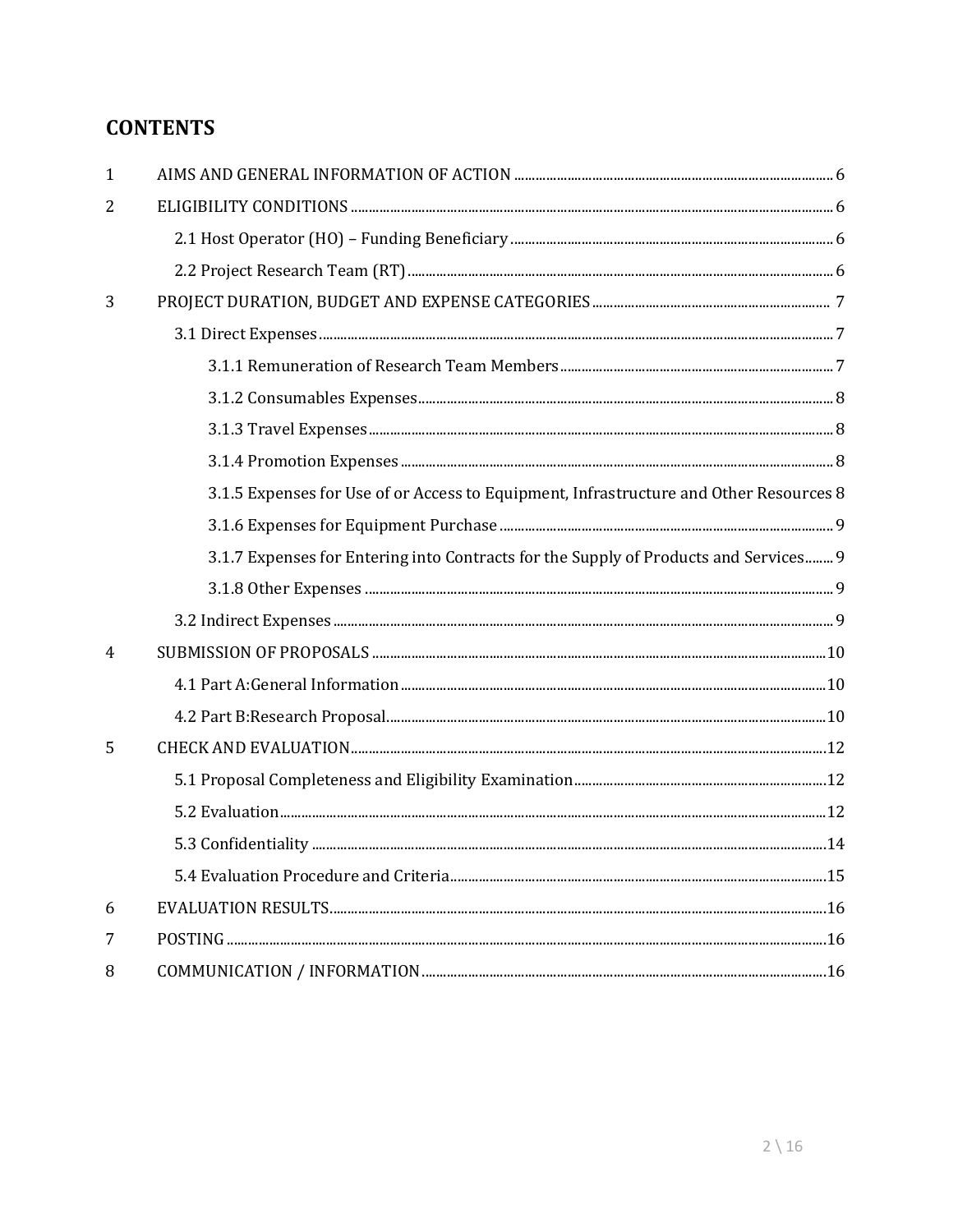## **DOCUMENT BACKGROUND**

| Ref. No. | <b>Issue Date</b> |                  | Page |
|----------|-------------------|------------------|------|
| 14309    | 20/06/2019        | Initial version  |      |
| 15663    | 09/08/2019        | <b>Preamble</b>  |      |
|          |                   | <b>Section 7</b> | 16   |
|          |                   | Posting          |      |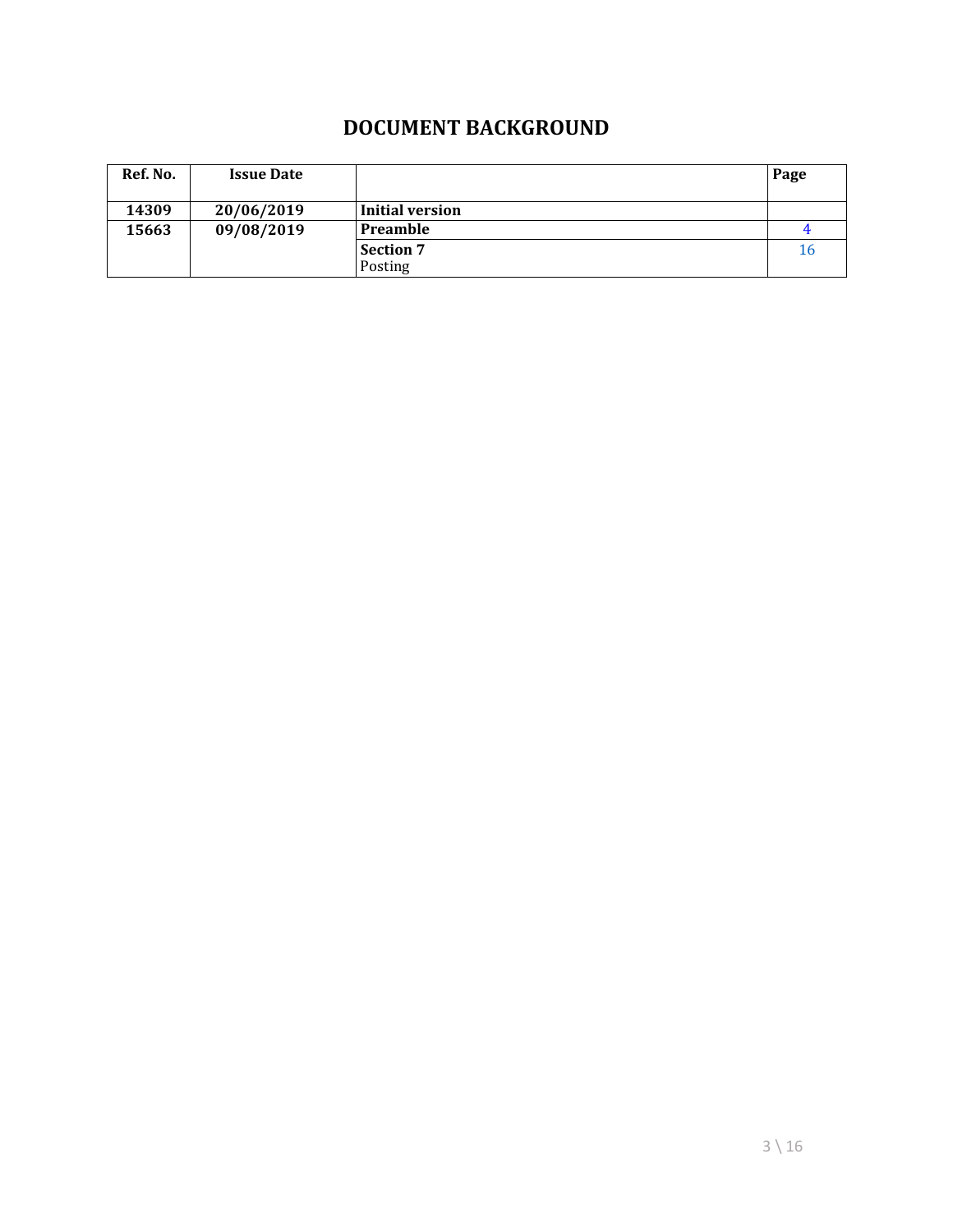#### **The Director of the Hellenic Foundation for Research and Innovation, having regard to:**

- 1. Law 4429/2016 (199/A) on "Hellenic Foundation for Research and Innovation and other provisions" as in force, and especially Articles 2(1), 5(2-9), 8(9-10) and 9(7);
- 2. Decision no. 29898/07.03.2019 issued by the Alternate Minister of Education, Research and Religious Affairs on "Annual planning of actions and resource allocation of the Hellenic Foundation for Research and Innovation (H.F.R.I.) for 2019" (809/B);
- 3. Decision no. 195245 issued by the Ministers of Education, Research and Religious Affairs, Economy and Administrative Reform on "Internal Regulation of the Hellenic Foundation for Research and Innovation (H.F.R.I.)" (5252/B);
- 4. Decision with Ref. No. 288/03.04.2017 issued by the Alternate Minister of Education, Research and Religious Affairs on the establishment of the H.F.R.I. Scientific Council (173/YODD), as in force after its 1st amendment by decision no. 29705/22.2.2018 issued by the Alternate Minister of Education, Research and Religious Affairs (138/YODD) and its 2nd amendment by decision no. 123829/25.7.2018 issued by the Alternate Minister of Education, Research and Religious Affairs (427/YODD);
- 5. Decision with Ref. No. 301/04.08.2017 issued by the 6th Meeting of the H.F.R.I. Scientific Council, appointing Dr. Nektarios Nasikas as H.F.R.I. Director (436/YODD);
- 6. Decision with Ref. No. 565/16.01.2018 issued by the 14th Meeting of the H.F.R.I. Scientific Council, assigning duties to the H.F.R.I. Director;
- 7. Decision with Ref. No. 3336/05.09.2018 issued by the 25th Meeting of the H.F.R.I. Scientific Council, appointing Prof. Xenofon Verykios as Scientific Council Chairman;
- 8. Decision with Ref. No. 8946/28.01.2019 issued by the 41st Meeting of the H.F.R.I. Scientific Council, amending Decision with Ref. No. 7887/21.12.2018 by the Scientific Council on "Planning of 2019 Actions – Amendment of proposal to the Minister";
- 9. Decision with Ref. No. 13594/29.05.2019 issued by the 54th Meeting of the H.F.R.I. Scientific Council, approving the Action entitled "Fieldwork for the collection of data in Greece in the context of Wave 9 of the European Social Survey" and authorising the Director to specialise and publish the aforementioned Action;
- 10. Presidential Decree 81/08.07.2019 on "Formation, merger, renaming and abolishment of Ministries and determination of their duties – Transfer of services and duties between Ministries" (119/A);
- 11. Decision with Ref. No. 15227/24.07.2019 issued by the 59th Meeting of the H.F.R.I. Scientific Council, amending Calls for Action issued by the Foundation;
- 12. the fact that the budget of the Action is funded by the H.F.R.I. budget, and is specifically covered by funds from Capital Returns;
- 13. Decision with Ref. No. 7886/21.12.2019 issued by the 39th Meeting of the H.F.R.I. Scientific Council on "Approval for undertaking long-term commitment", as amended by Decision with Ref. No. 15224/24.07.2019 issued by the 59th Meeting of the H.F.R.I. Scientific Council;
- 14. Decision with Ref. No. 15600/06.08.2019 on decision to undertake commitment for 2019.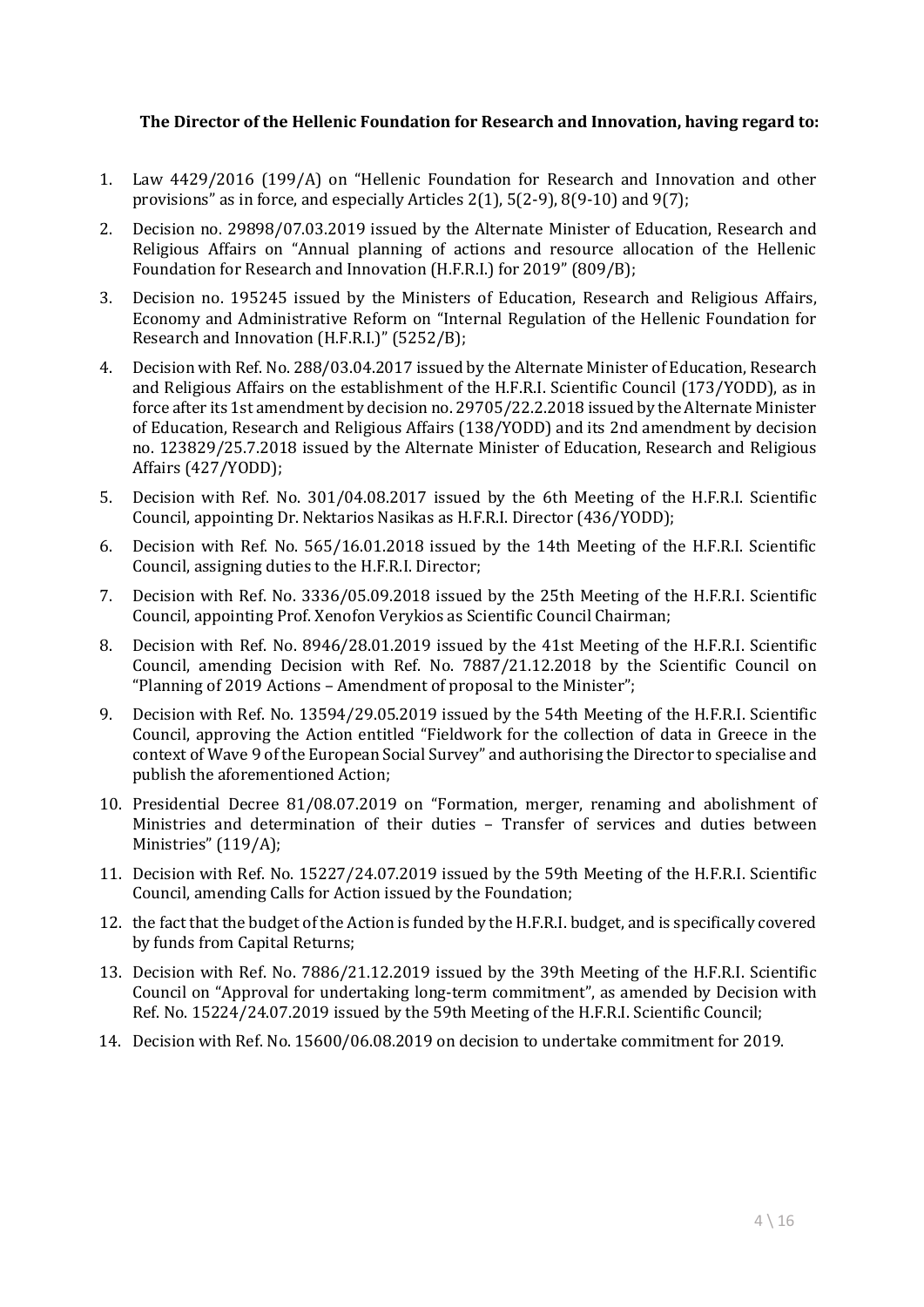#### **CALLS**

Interested Researchers to submit their proposals for the Action "Fieldwork for the collection of data in Greece in the context of Wave 9 of the European Social Survey" in line with the terms and conditions listed below.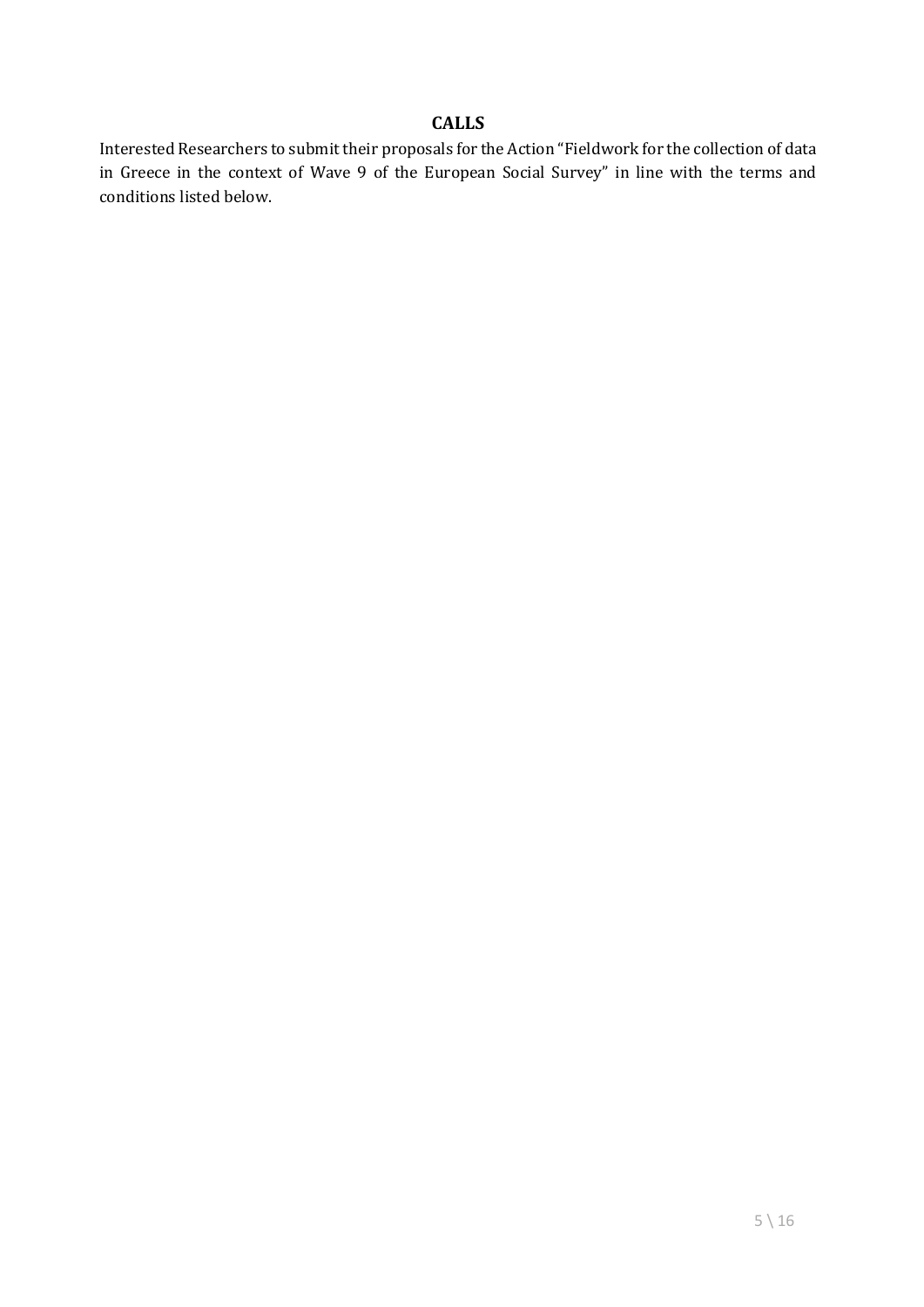# **1 AIM AND GENERAL INFORMATION OF ACTION**

This Action aims to fund research projects with the object of conducting Wave 9 of the European Social Survey (ESS), distributing and disseminating scientific findings that arise within the scientific community for secondary data analysis, as well as carrying out all required preparatory actions to commence and conclude said European Social Survey.

The proposed research project (the "**Proposal**") must comply with high scientific quality standards and have a significant scientific impact.

The beneficiary of this Action (Host Operator) may be the National Coordinator for Social Surveys in Greece. The Principal Investigator of the research project shall be a member of the Host Operator's scientific staff. Others who may participate in the project Research Team include: academic and research staff; post-doctoral researchers; PhD candidates; postgraduate students; other staff working for the Host Operator with a public law employment agreement or with an openended private law employment agreement / fixed-term private law employment agreement or with a project contract (special educational staff, lab teaching staff member, technical scientists, specialised scientific associates, technicians, auxiliary staff etc.); or other staff who shall be contracted to the Host Operator exclusively for the purposes of implementing the research project.

# **2 ELIGIBILITY CONDITIONS**

The terms and conditions for being eligible to participate in the Call are outlined below.

## **2.1 Host Operator (HO) – Funding Beneficiary**

The National Coordinator for Social Surveys in Greece may be the Host Operator (HO) of the research project and the funding beneficiary.

The eligible funding for this Action may not support other beneficiary activities and a separate account must be kept for the project pertaining to this proposal.

**Upon submitting the Proposal, the project Acceptance Certificate from the HO must also be attached**. The Acceptance Certificate must carry the HO logo, and the signature and seal of the competent HO representative.

*Failure to submit the pertinent project Acceptance Certificate from the HO renders the proposal noneligible for evaluation.*

In the context of implementing the research project, it is possible to cooperate with research and educational institutes and all types of public or private sector agencies in Greece or abroad. Working with these Agencies ("Cooperating Agencies") consists of supporting the Action and refers to (indicatively) carrying out surveys, providing access to files, etc., while it requires a relevant letter of expression of interests by said Agency.

## **2.2 Project Research Team (RT)**

The project Principal Investigators (PI) may be researchers working as research staff for the HO.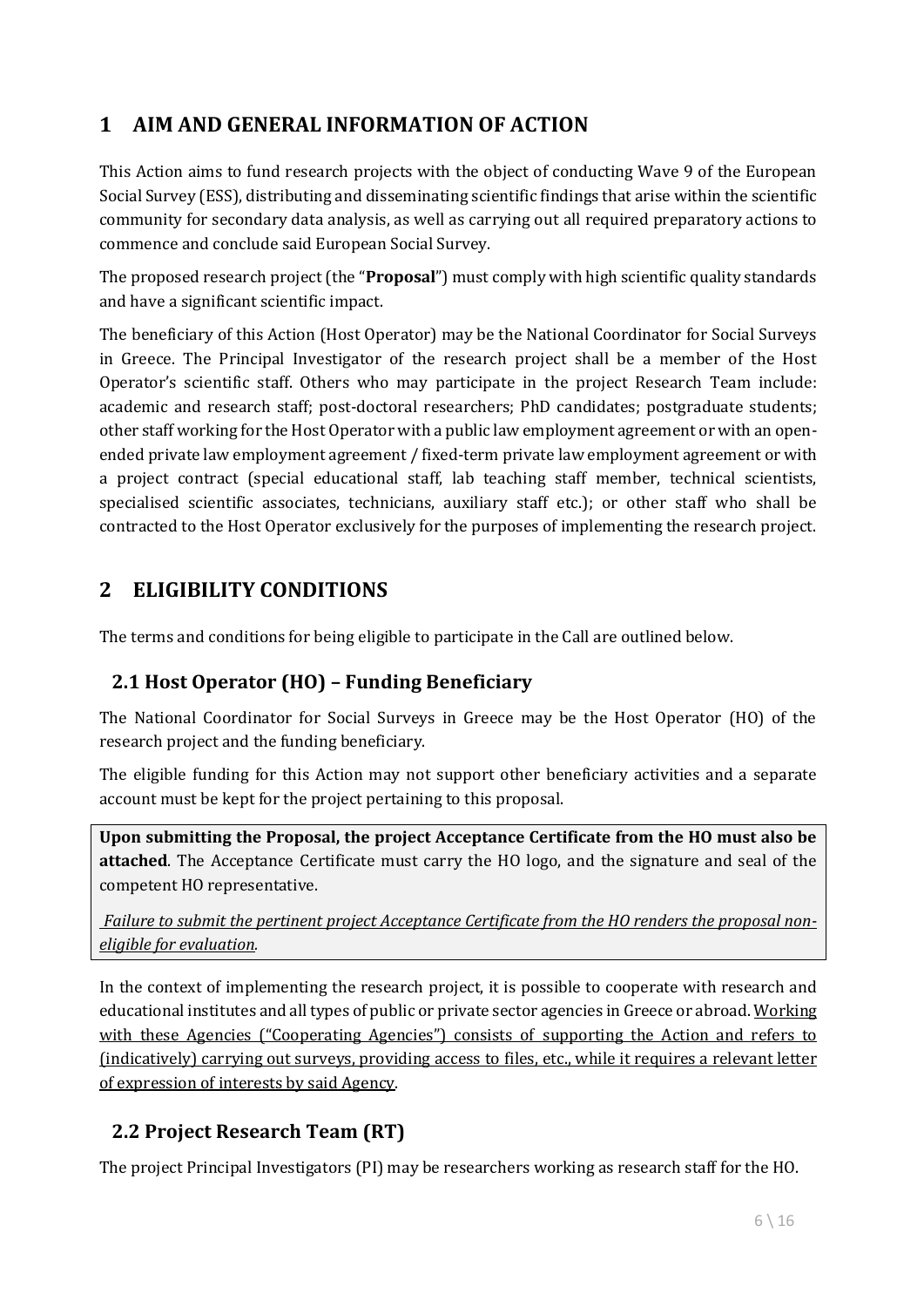Apart from the PI, the following may participate in the Research Team (RT) for the implementation of the project: academic and research staff; post-doctoral researchers; PhD candidates; postgraduate students; other staff working for the HO with a public law employment agreement or with an open-ended private law employment agreement / fixed-term private law employment agreement or with a project contract (e.g. special educational staff, lab teaching staff member, technical scientists, specialised scientific associates, technicians, auxiliary staff etc.); or other staff who shall be contracted to the HO exclusively for the purposes of implementing the project.

It is possible for some Research Team members not to be named (apart from the PI) upon Proposal submission. In this case, required qualifications for each position must be listed within the Proposal, so that corresponding RT members may be chosen based on these qualifications, following a call for expression of interest by the HO, in accordance with the provisions of the relevant articles in Law 4386/2016 and Law 4485/2017.

There is no limitation as to the number of RT members.

# **3 PROJECT DURATION, BUDGET AND EXPENSE CATEGORIES**

The start date of the proposed research project implementation is defined as the date on which the HO accepts project management and this is included in the budget of the HO (Law 4485/2017). The end date of the project shall be **31/12/2020**.

Projects that have been completed as to their natural object or have been fully concluded are not eligible, irrespective of whether relevant payments have been settled or not.

Public expenditure for the Call amounts to **€220,000** in total.

The proposed research project funding will take place in two stages: i) an 80% advance over the total budget for the proposed research project when the funding decision is issued or the pertinent funding agreement is signed and ii) 20% over the total project budget after the interim inspection has been concluded.

The budget for the proposed research project shall be analysed into the following eligible expense categories:

## **3.1 Direct Expenses**

Direct expenses for the proposed research project include remuneration for the PI and RT members, consumables, travel and promotion expenses, expenses for use of or access to equipment, infrastructure and other resources, expenses for equipment purchase, expenses for entering into contracts for the supply of products and services, and other expenses.

## **3.1.1 Remuneration of Research Team Members**

This category includes the remuneration for RT members employed as part of the proposed research project implementation. Remuneration pertains to: i) regular staff of the HO who work on the project and are linked to the HO through a dependent employment relationship (permanent staff, open-ended part-time or full-time employment agreement) and ii) any temporary staff required for the implementation of the project and who are employed either through a fixed-term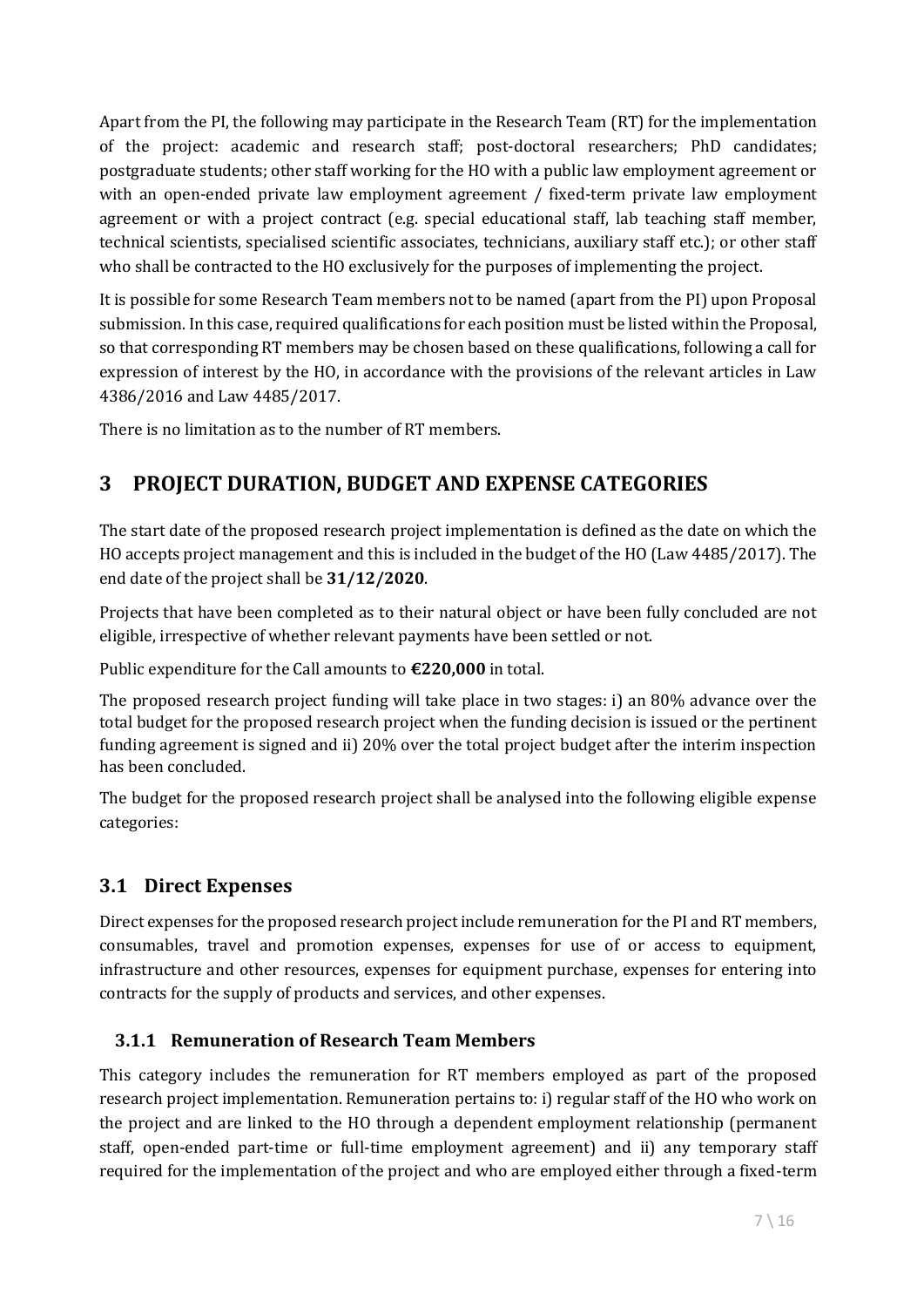employment agreement (part-time or full-time) or through a project lease agreement.

Expenses for regular staff of the HO pertain to the provision of additional payment and additional work, in compliance with the legislation in force.

Remuneration for RT members must be in compliance with the legislation in force as per case. In further detail, in the case of fixed-term private-law employment agreements, the remuneration shall be in line with the provisions of Law 4354/2015, as in force, while in the case of project lease agreements, the amount shall be in line with what is specified in Law 4354/2015 regarding private law fixed-term employment agreements.

The remuneration/salary of RT members working abroad is not an eligible expense, under any employment relationship.

### **3.1.2 Consumables Expenses**

Expenses for consumables are eligible when pertaining exclusively to project implementation and are recorded separately. For example, they may involve the purchase of direct consumption materials (e.g. lab consumables, etc.) that are necessary to implement the project. This category does not include general office supply expenses, such as paper, stationery, PC consumables, etc., as these are included in the general operating expenses and may be eligible only when particular project features require an unusual amount of relevant expenses for its implementation. In this case, sufficient relevant documentation is required in the project budget.

#### **3.1.3 Travel Expenses**

These involve expenses incurred by RT members for travelling in Greece or abroad, to participate in conferences so as to present research project findings, conduct fieldwork or participate in research partnerships with other agencies in Greece or abroad.

### **3.1.4 Promotion Expenses**

Indicatively these may include expenses for scientific journal publications, conference registration fees with speech/announcement or poster, expenses for organising and carrying out one-day events and/or conferences, expenses for the publication of monographs and books, expenses for the production of audiovisual material, the development of websites and promotions through social media. In addition, this category includes expenses for registering patents to Greek or foreign agencies, as well as expenses for any type of registration of research findings, etc. These expenses are eligible, provided they are linked to project implementation.

### **3.1.5 Expenses for Use of or Access to Equipment, Infrastructure and Other Resources**

This category includes expenses that must be paid in order to use or have access to lab research equipment, research infrastructure or other resources necessary for project implementation, either at the HO or at the CAs. For example, apart from expenses linked to using or accessing lab research equipment or infrastructure, this category may include eligible expenses for accessing resources necessary to implement the project, such as: access to databases, subscriptions to libraries, files and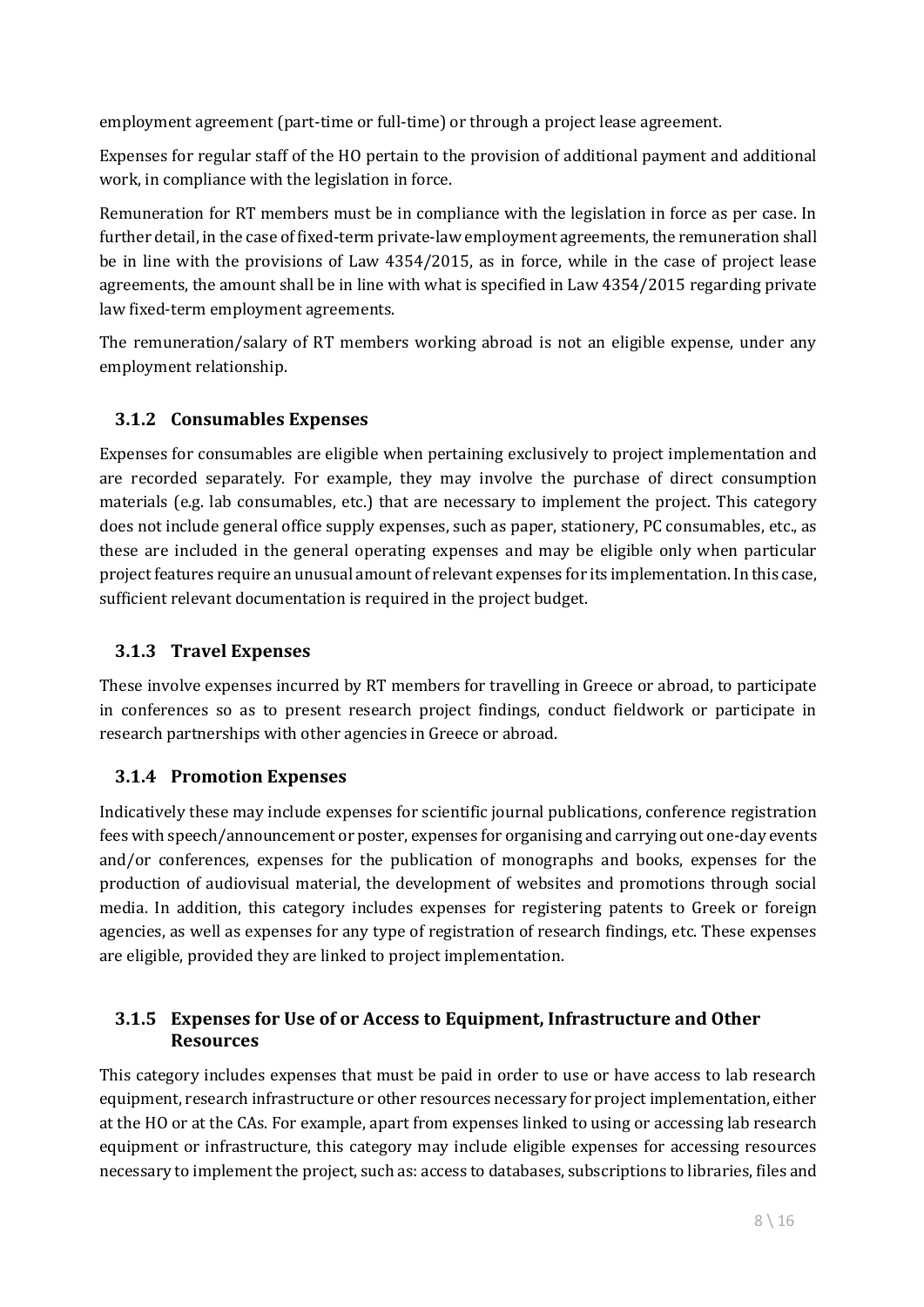collections, or any type of joint ventures of agencies in Greece and abroad, procurement of software for research purposes, costs for software updates, conversion of physical paper and audiovisual files to digital files and their further development, expenses for acquiring satellite data, etc.

### **3.1.6 Expenses for Equipment Purchase**

It is possible to purchase new or used small equipment that is necessary to implement the project. For these expenses to be considered eligible, documentation as to the usefulness of related equipment to project implementation is required.

## **3.1.7 Expenses for Entering into Contracts for the Supply of Products and Services**

Expenses for entering into contracts for the supply of products and services are eligible, provided that the procedure for entering into public contracts specified in the legislation in force, has been followed when outsourcing the contract.

### **3.1.8 Other Expenses**

This category includes expenses that cannot be included in other categories. Indicative expenses under this category may include: special telecommunications expenses (such as use of satellite communications), expenses to repair significant equipment, etc.

These expenses are considered eligible provided they are mentioned in the Proposal or its amendment during project implementation and there is justified correlation to project implementation.

Especially in the case of inspection and repair expenses for research equipment, in addition to the above, these must be documented with a simple cost/benefit analysis and must pertain to equipment considered significant for project implementation. Expenses for necessary components and replacement parts, labour costs and possible transport expenses, are eligible.

## **3.2 Indirect Expenses**

Indirect expenses are expenses for project management as well as operating costs of the HO. These expenses are paid to the Special Account for Research Funds (SARF) or the relevant HO departments. They include expenses for supporting the financial management, expenses for office supplies (stationery, PC consumables, etc.) and main utilities (telecommunications, power, internet access, etc.). **Indirect expenses shall amount to 10% of total expenses of all other categories and shall be included in the project budget.**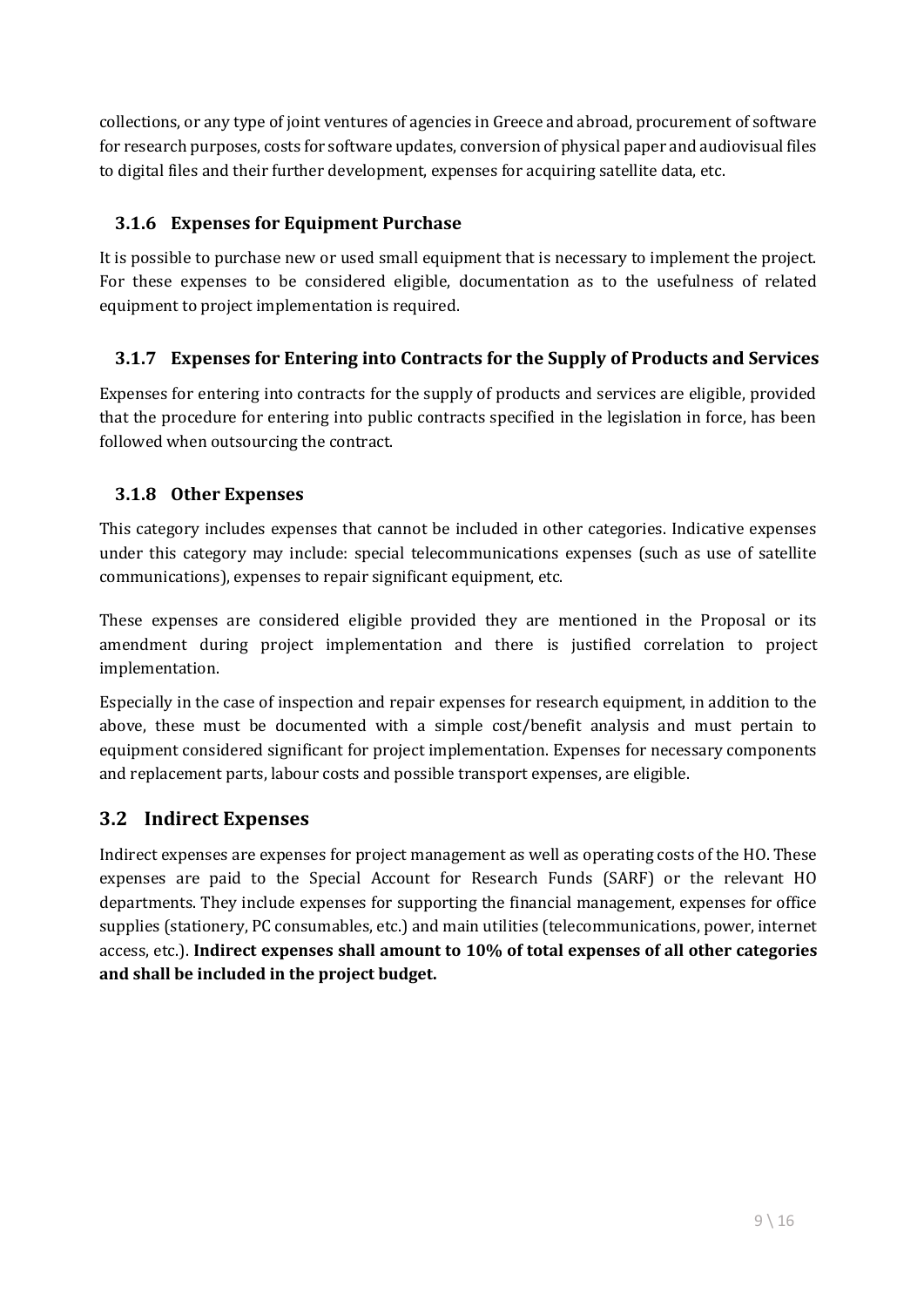## **4 SUBMISSION OF PROPOSALS**

Upon Proposal submission, the following two Parts shall be completed:

### **4.1 Part A: General Information**

Part A includes general information on the Proposal, such as title, acronym, (brief) summary of the Proposal, as well as PI details. The summary must clearly present proposal aims and how they are to be achieved. In the case of project funding, the summary may be published (a fact that the PI and other RT members accept expressly and unconditionally by submitting the proposal) and therefore, it must be brief and precise, not containing any confidential information. Specifically, the following information is filled out in Part A:

#### **General Information on the Proposal**

- Title of Proposal
- Acronym of Proposal
- Summary of Proposal (up to 2,000 characters, in Greek and in English)
- Keywords
- Project budget (in  $\epsilon$ )
- **PI details** (Full name, contact details, tax no., etc.)
- **Host Operator** (School, Department, Institute, etc.)
- **Cooperating Agency** (School, Department, Institute, country, etc.)
- **Research Team Members**

The 'table on ethics issues', which is useful for identifying any possible ethical aspects of the project, is also completed in this Part. This table must be completed even if there are no issues.

Part A may (optionally) include mention of up to two (2) names of scientists, so that they may be excluded from Proposal evaluation.

The information in Part A is submitted in **Greek** (apart from the summary of the proposal, which shall be submitted in Greek and English).

All information in Part A is submitted online through th[e H.F.R.I. Portal.](https://hfri.grnet.gr/)

### **4.2 Part B: Research Proposal**

Part B is an autonomous and independent transcript containing all key information on the proposed research project, focusing on the innovative nature of the research, its potential impact and its research methodology. This Part shall include a full estimate of the real cost of the project, as well as the role of RT members in its implementation.

Specifically, the research Proposal must include the following:

#### **F** Scientific Innovation and Objectives

In this section, Proposal objectives in terms of 'current state-of-the-art' are clearly defined. There must be mention of how and why the proposed research project is important for the scientific sector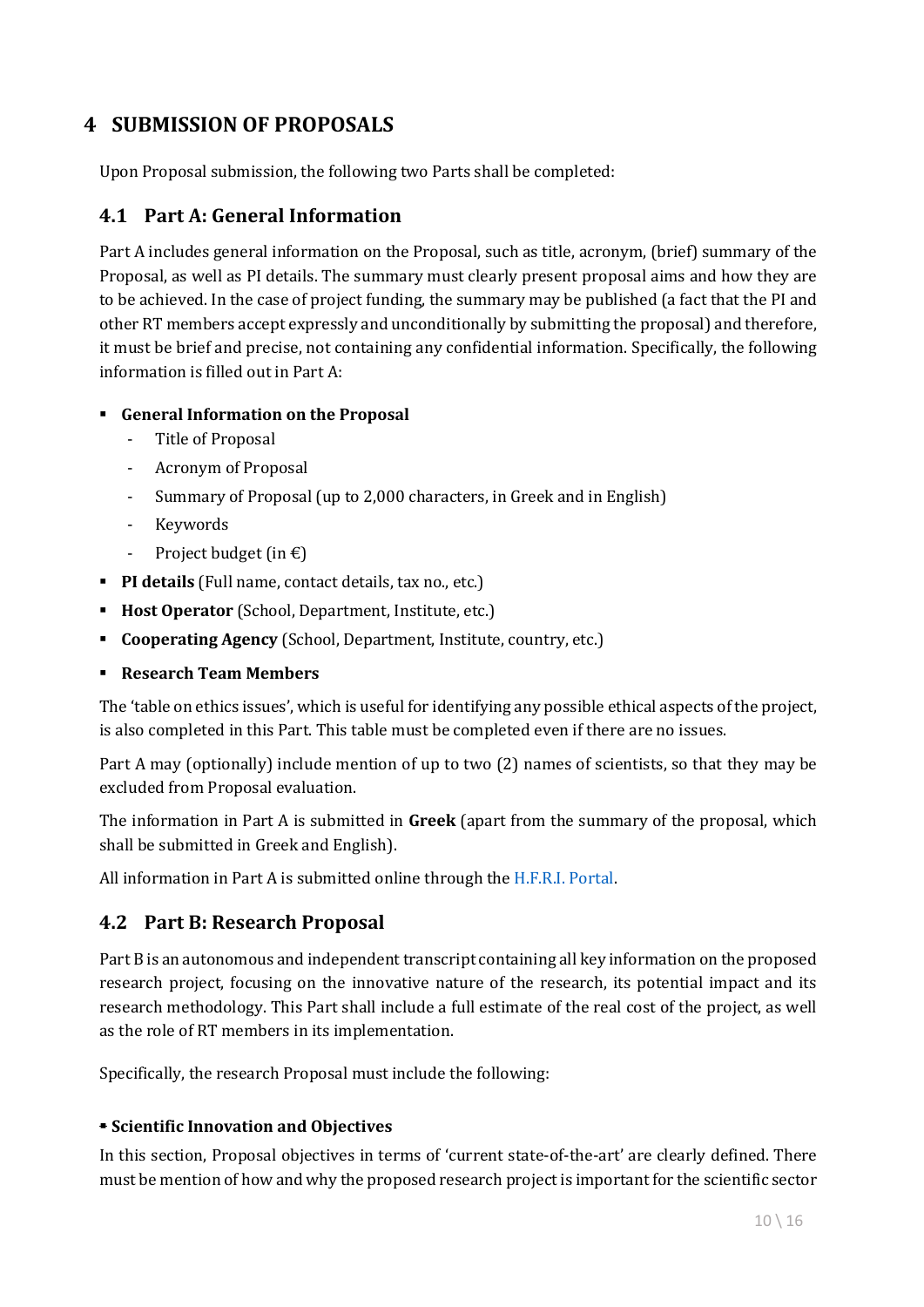to which it applies, as well as its broader impact on science and society.

Indicative sections that may be included in this Part, are:

- Objectives and necessity of research Proposal
- State-of-the-art and innovation
- Scientific and/or social impact
- Support/Development/Prospects of scientific fields in Social Sciences.

#### **Methodology and Implementation**

The Proposed methodology, including, as the case may be, key interim objectives, shall be described in detail in this section. Proposed methodology must be described and justified in terms of the current state-of-the-art level. The participation of all RT members must be warranted, focusing on the scientific added value they bring to the project and how they complement one another.

Some examples of the sections that may be included are:

- Research methodology
- Work Schedule: Work Packages, Gantt Chart, Deliverables and Milestones Table
- Project Research Team structure: Role and responsibilities of RT members.

#### **Budget**

The project budget shall include:

- Direct expenses
	- Man-effort and salaries
	- Consumables
	- Travel (for conferences, meetings, research collaborations, etc.)
	- Access to or purchase of equipment
	- Other expenses
- Indirect Expenses

The Proposal cover page must include: i) the HO, ii) the title, iii) the acronym and iv) the budget of the project (in  $\epsilon$ ).

Part B shall be submitted in **Greek** and may be up to 10 pages long, including the cover page and the bibliography index. Part B shall be submitted exclusively as a PDF file.

The proposed technical specifications to be followed for documents being submitted are listed in [Table 1.](file:///C:/Users/Rory/Desktop/Elidek/ENGs%20Raw/Prokiriksi_9o-Kyma-EKE_1T_9-19_EN.DOCX%23_bookmark18) Page limits for each part must be strictly followed.

#### **Text outside these limits shall not be taken into account during the evaluation.**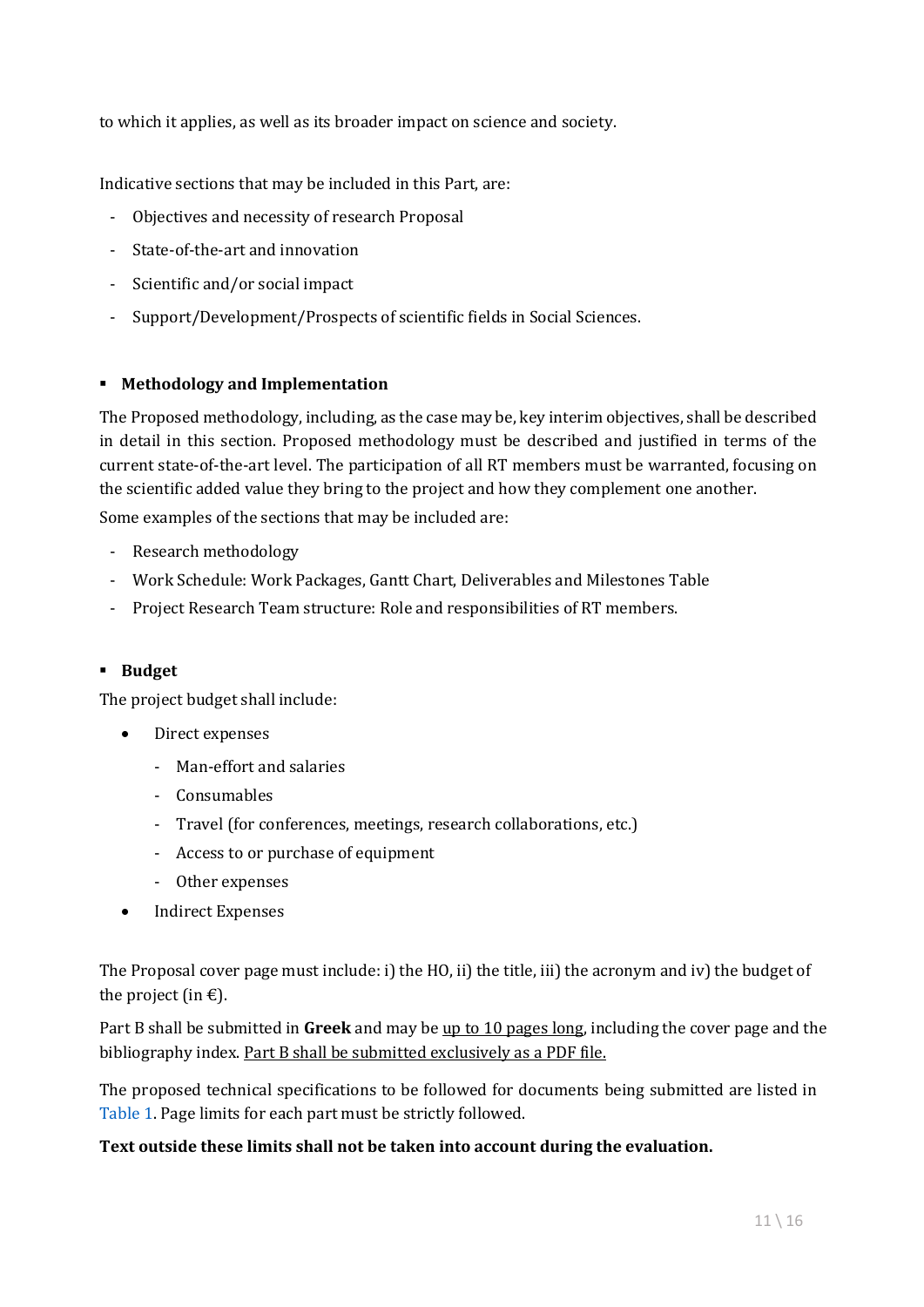**Table 1. Technical specifications for documents**

| Page<br>size | Font                    | <b>Font size</b> | Line<br>spacing | Page<br>margins    |
|--------------|-------------------------|------------------|-----------------|--------------------|
| A4           | Times New Roman, Arial, | $11$ pt          | Single          | Top-Bottom: 1.5 cm |
|              | Calibri or similar      | (at the least)   | (at the least)  | Left-Right: 2 cm   |

#### **Proposals are submitted by the project PI exclusively through the H.F.R.I. Portal**

**Submission start date:** 26 June 2019, 12:00 (Greek time)

**Submission end date:** 10 July 2019, 17:00 (Greek time)

*The PI is exclusively responsible for the validity of the information submitted in the H.F.R.I. Portal.*

*Note that proposals submitted outside aforementioned deadlines will not be accepted for any reason (other than inability to submit it for technical reasons related to the H.F.R.I.).*

# **5 CHECK AND EVALUATION**

The evaluation shall be performed by the Evaluation Committee, in accordance with the provisions of Article 5(5-8) of Law 4429/2016, as in force.

**The main evaluation criteria for Proposals are the extent of scientific quality, originality and implementation possibility of the proposed research project.**

## **5.1 Proposal Completeness and Eligibility Check**

Proposals are examined as to whether required and necessary information and documents are complete, whether conditions and admissibility limitations as well as all other provisions in this Call are fulfilled, as described in detail in Section 2. Should it be proven that a Proposal does not fulfil any of the relevant criteria at any stage of the evaluation process, it shall be excluded from the evaluation process.

The Evaluation Committee is responsible for examining the completeness and eligibility of each proposal. To this end, the Evaluation Committee shall work closely with the scientific staff of the H.F.R.I. Department of Research Projects.

## **5.2 Evaluation**

Candidate beneficiary proposals are evaluated by an Evaluation Committee, comprised of 5-20 members. The Evaluation Committee may be assisted in its task by one or more independent experts, depending on the type and number of scientific fields covered by an action or programme. Provided it is deemed necessary due to the specialised object of proposals, at the discretion of each Committee, a non-binding evaluation of one or more Proposals may be requested from one or more independent experts, who shall be appointed by the H.F.R.I. Scientific Council. The evaluation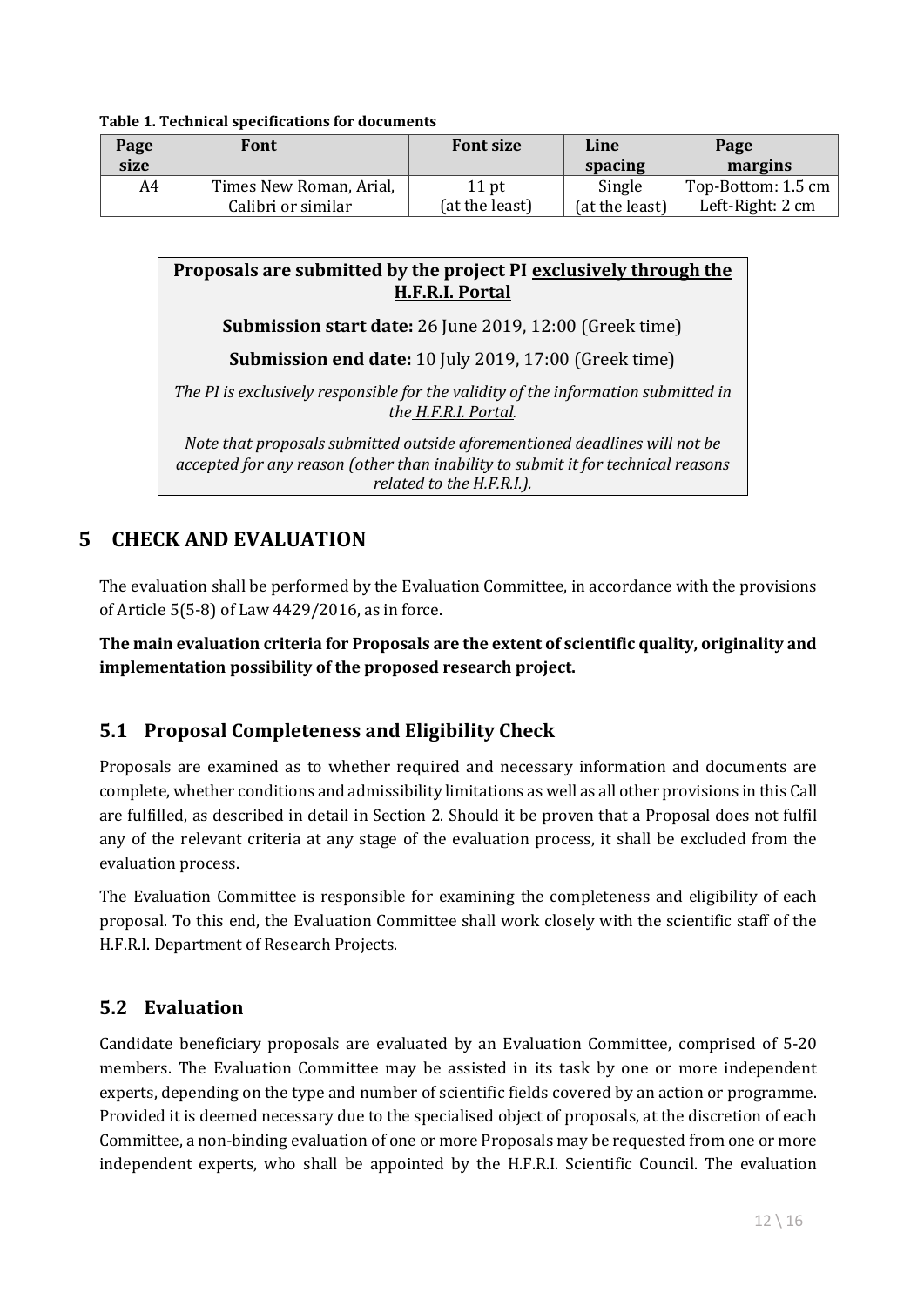decision for each proposal is made by the Evaluation Committee.

Said experts and Evaluation Committee members shall be registered in the Certified Evaluator Register of Paragraph 11 of Law 4429/2016 – or the Certified Evaluator Register of Article 27 of Law 4310/2014 (258/A) until the former is created – and shall have the qualifications related to the object of the project to be evaluated. Experts and committee are appointed by the Scientific Council, following a recommendation by the Thematic Advisory Committee under Article 8 of Law 4429/2016. If expert scientists required for a specific evaluation are not available or existing ones do not meet the needs of the specific evaluation, expert scientists from Greece or abroad not included in the Certified Evaluator Register may be appointed as members, pursuant to a decision by the Scientific Council, provided that all other provisions of Article 5(6 & 7) of Law 4429/2016 apply.

## **5.3 Confidentiality**

The whole process is governed by the rule of confidentiality. Evaluation Committee members and independent experts shall sign a declaration of confidentiality, non-conflict of interest and acceptance of data disclosure.

All Evaluation Committee members and independent experts are bound by complete confidentiality; before, during and after the evaluation, in terms of the entire evaluation process.

## **5.4 Evaluation Procedure and Criteria**

The proposed research project shall be evaluated by the Evaluation Committee (as specified in Law 4429/2019), based on the following criteria [\(Table 2\)](file:///C:/Users/Rory/Desktop/Elidek/ENGs%20Raw/Prokiriksi_9o-Kyma-EKE_1T_9-19_EN.DOCX%23_bookmark24):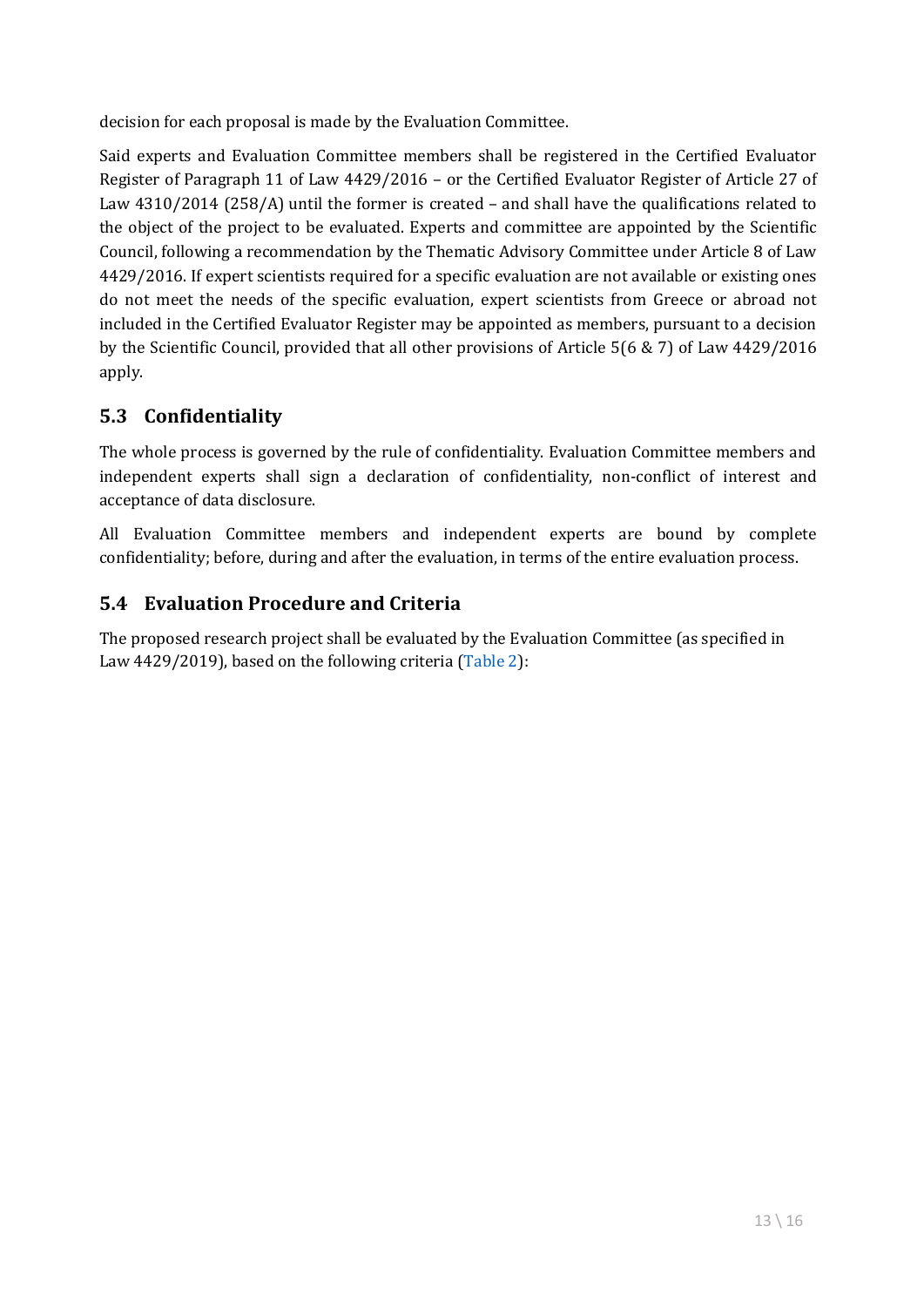#### **Table 2. Evaluation Criteria**

#### **Evaluation of Research Proposal**

#### **Scientific Quality and Objectives**

- Coherence and cohesion of objectives, of the proposed research project.
- Extent to which research findings will support the development/progress/prospects of Social Sciences in relevant fields and will produce significant benefits for society.
- Extent to which new methods/approaches shall be adopted/integrated/developed to address significant challenges.
- Innovative nature and potential impact of the proposed research project.
- Extent to which project findings will be capitalised upon, disseminated, and arising data be managed.

#### **Methodology and Implementation**

- Feasibility degree of proposed scientific approach
- Extent to which the proposal entails the development of new methodologies or existing methodology implementation, advancing progress beyond the current scientific/technological state of the art.
- Extent to which proposed research methodology is suitable for achieving project objectives.
- Extent to which project implementation plan, deadlines and budget, are necessary and justified.
- Skillset, degree of specialisation and complementarity of Research Team members, in proposed project terms.

Proposals will be scored based on the degree to which individual criteria are met, as described below.

The scoring scale is from 0 to 100.

**0-19**. The proposal cannot be evaluated due to inadequate or incomplete information.

**20-39 Weak**. The proposal meets some criteria, but there are serious inherent difficulties.

**40-59 Moderate**. While the proposal does meet the criteria in general, there are significant weaknesses.

**60-79 Good**. The proposal does meet the criteria at a satisfactory level, but there are certain shortfalls.

**80-89 Very Good**. The proposal does meet the criteria at a very satisfactory level, but there is a small number of shortfalls.

**90-100 Excellent**. The proposal successfully meets all the relevant aspects of the criteria. Any shortfalls are minor and are described as of secondary importance.

#### **The minimum acceptable total score for a Proposal to be approved for funding is 80.**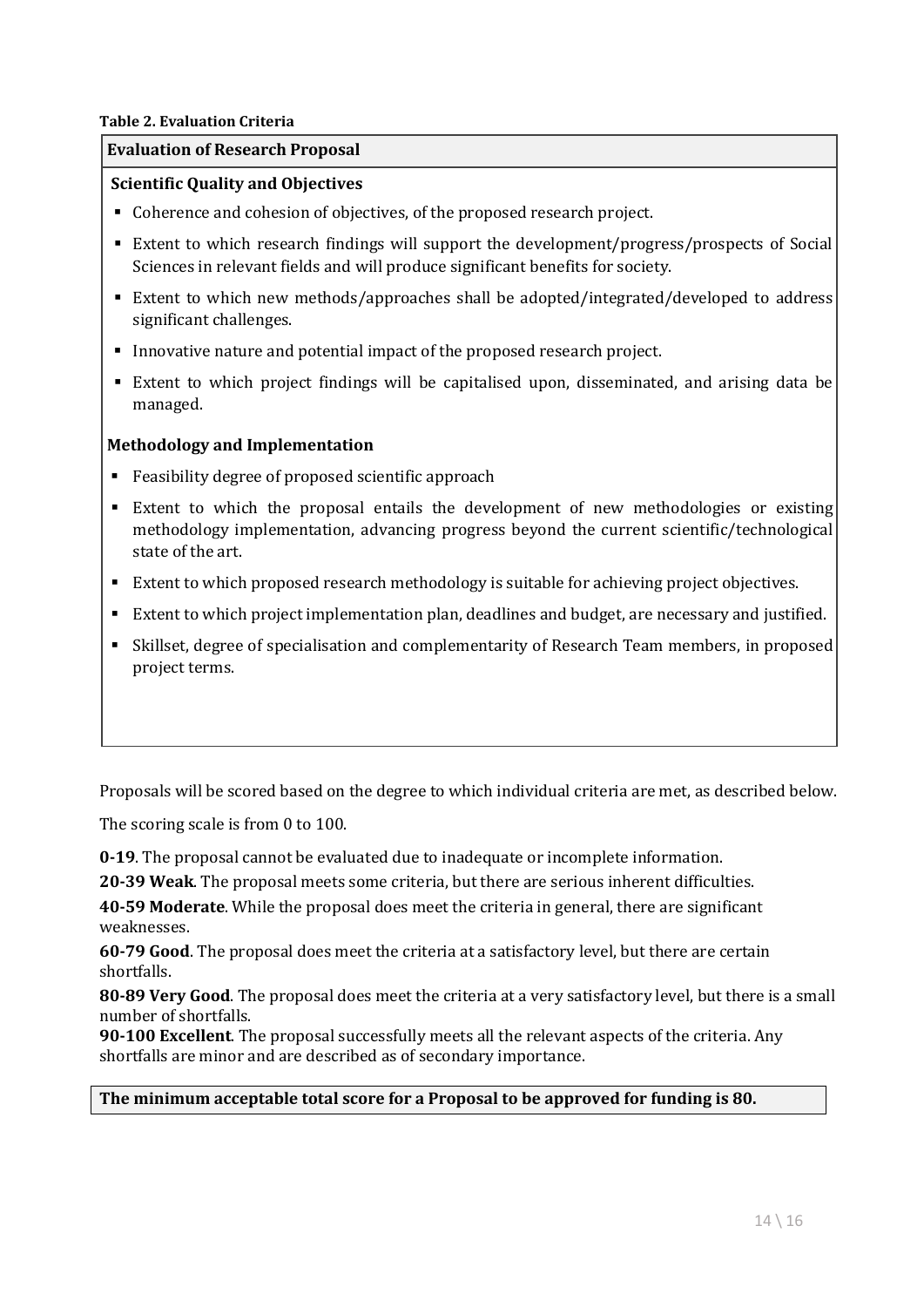## **6 EVALUATION RESULTS**

After proposal evaluation has been concluded, results are communicated to the project PI through a personalised report, which includes the Proposal score results and the evaluation report by the Evaluation Committee.

The PIs are entitled to submit a **justified objection to the decision on legality grounds** within ten (10) days from being notified of the evaluation decision. Objections are assessed by a three-member objections committee, which shall issue a decision within a strict deadline of ten (10) days, of the objection submitting deadline. The objections committee decision is forwarded to the H.F.R.I. Director and communicated to the person who submitted the objection.

The funding decision is issued by the Director of the H.F.R.I. upon conclusion of the evaluation of the research Proposals, in line with the available budget. This decision is an enforceable administrative act and is subject to petitions for annulment filed with the Administrative Court of Appeals.

Once the funding decision is issued, the potential beneficiary PI receives a letter via email, whereby they are invited to submit the necessary supporting documents to the H.F.R.I. so that the Funding Approval Decision may be issued.

**The project PI accepts that messages sent via email, and specifically to the email address supplied when submitting the proposal online, are considered notifications and signal the initiation of all legal processes and deadlines.**